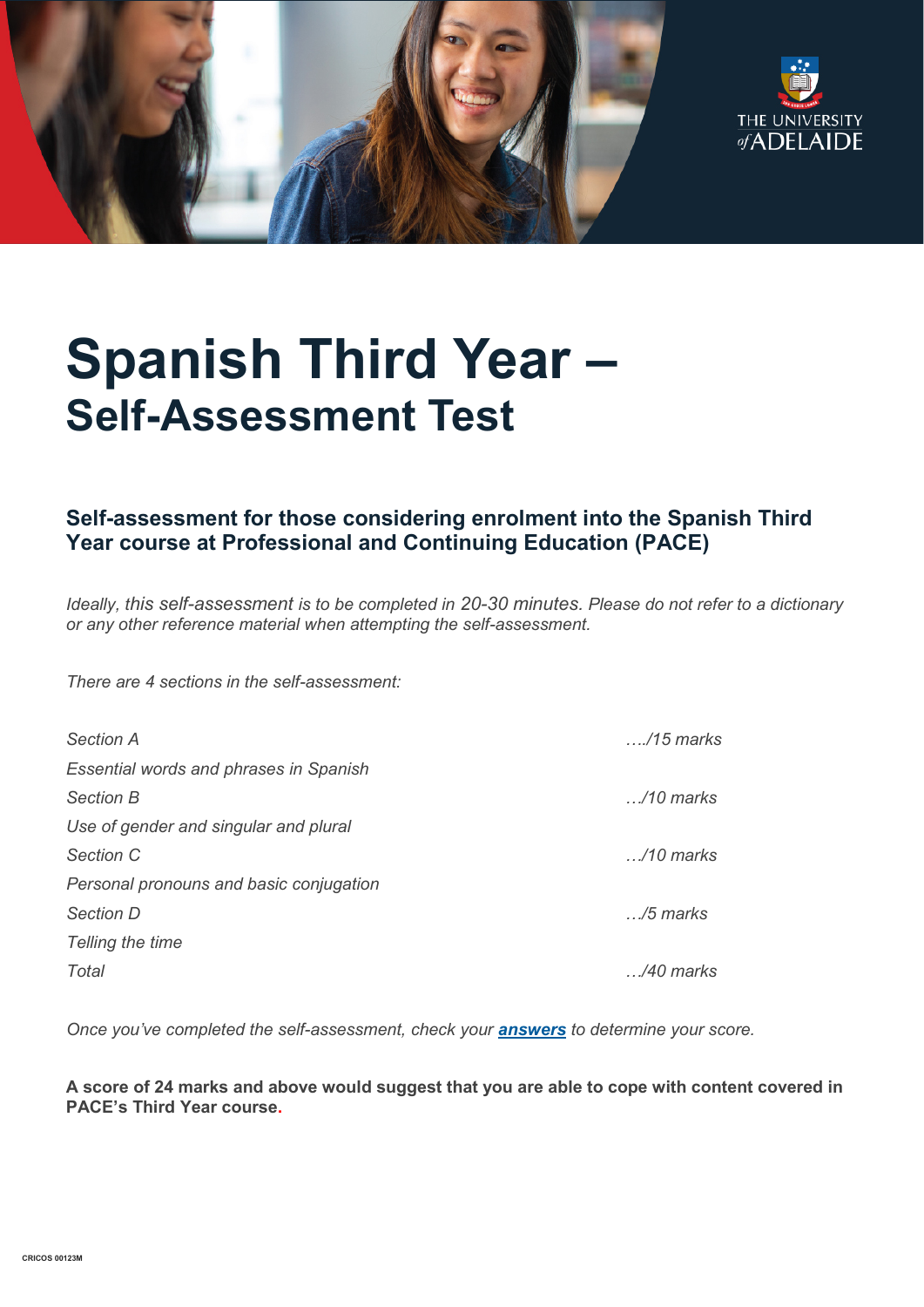

# **Section A. Vocabulary (15 marks)**

Match the Spanish word to the English word

## **Rooms and other parts of the house**

|  | 1. El ascensor | stairways, stairs |
|--|----------------|-------------------|
|--|----------------|-------------------|

- 2. El baño bedroom
- 3. La chimenea bathroom
- 4. El dormitorio elevator
- 5. La escalera **fireplace**

## **Furniture and Electrical Appliances**

| 6. La alacena            | shower           |
|--------------------------|------------------|
| 7. La aspiradora         | hair dryer       |
| 8. El espejo             | kitchen cupboard |
| 9. La ducha              | mirror           |
| 10. El secador (de pelo) | vacuum cleaner   |

#### **Places**

| 11. La playa            | <b>Street</b>   |
|-------------------------|-----------------|
| 12. El centro comercial | Library         |
| 13. La biblioteca       | Book shop       |
| 14. La calle            | Beach           |
| 15. La tienda de libros | Shopping centre |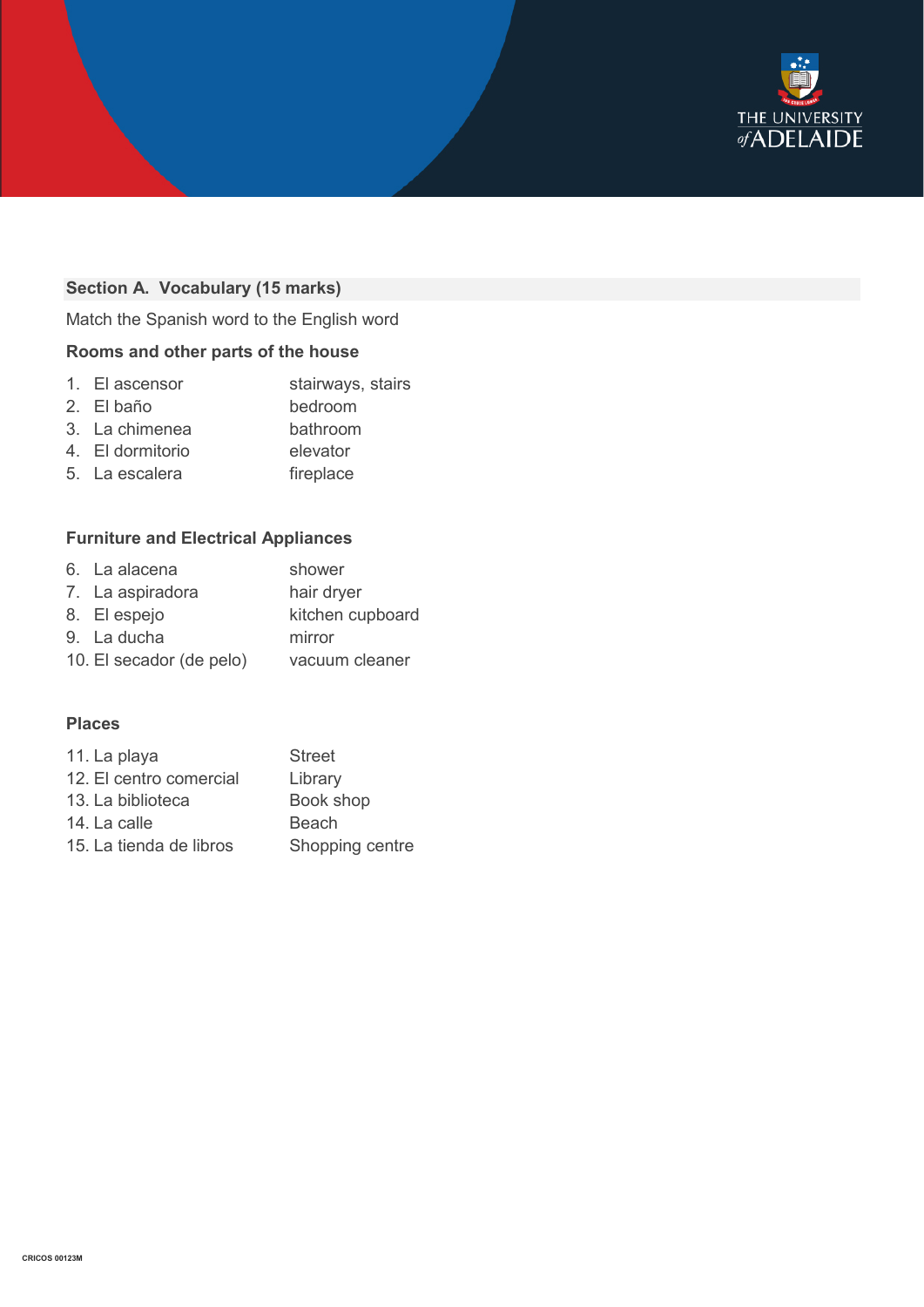

#### **Section B. Use of reflexives (10 marks).**

Write the right number to sentences below to match the following actions.



- 1. Se afeita. ( )
- 2. Juan se levanta temprano. ( )
- 3. Finalmente se viste. ( )
- 4. Después se ducha. ( )
- 5. Se cepilla los dientes. ( )

Complete the sentences with the right reflexive pronoun.

You can choose from the following (one is not to be used and one is to be used twice): te / les / nos / se / me

- 6. Yo \_\_\_ levanto a las 7 de la mañana todos los días.
- 7. Claudia \_\_\_ maquilla para ir a trabajar.
- 8. Mis amigos \_\_\_ peinan muy a la moda.
- 9. Mis hermanos y yo acostamos muy tarde los sábados.
- 10. Tu secas con una toalla muy vieja.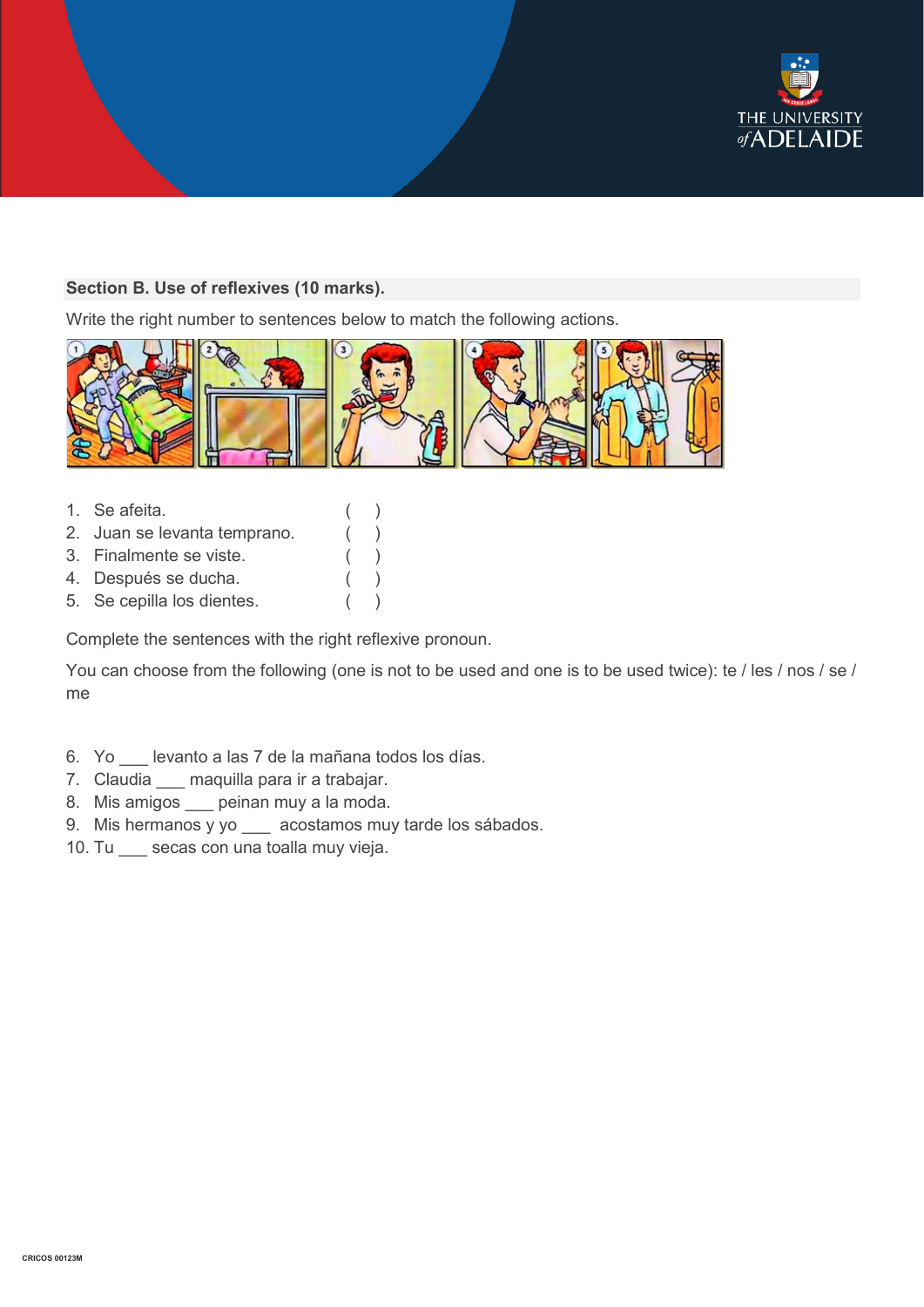

#### **Section C. Past Actions (10 marks)**

Fill the gap with the right conjugations. Remember all these sentences describe past actions.

- 1. El domingo pasado (yo) \_\_\_\_\_ (*had breakfast*) con mi novia.
- a) desayuné
- b) desayuno
- c) desayunare
- 2. La semana pasada (yo) \_\_\_\_ (*worked*) mucho.
- a) trabajo
- b) trabajé
- c) trabajaba
- 3. Mi padre \_\_\_\_\_\_ (*came back*) de un largo viaje anoche.
- a) regresó
- b) regreso
- c) regresa
- 4. La abuela \_\_\_\_\_ (*prepared*) una deliciosa cena.
- a) preparas
- b) prepara
- c) preparó
- 5. El verano pasado (yo) \_\_\_\_\_\_ (*attended)* a un curso muy interesante.
- a) asisto
- b) asistí
- c) asistiré
- 6. Hace dos semanas tu \_\_\_\_\_ (*visited*) a los abuelos.
- a) visita
- b) visitaste
- c) visito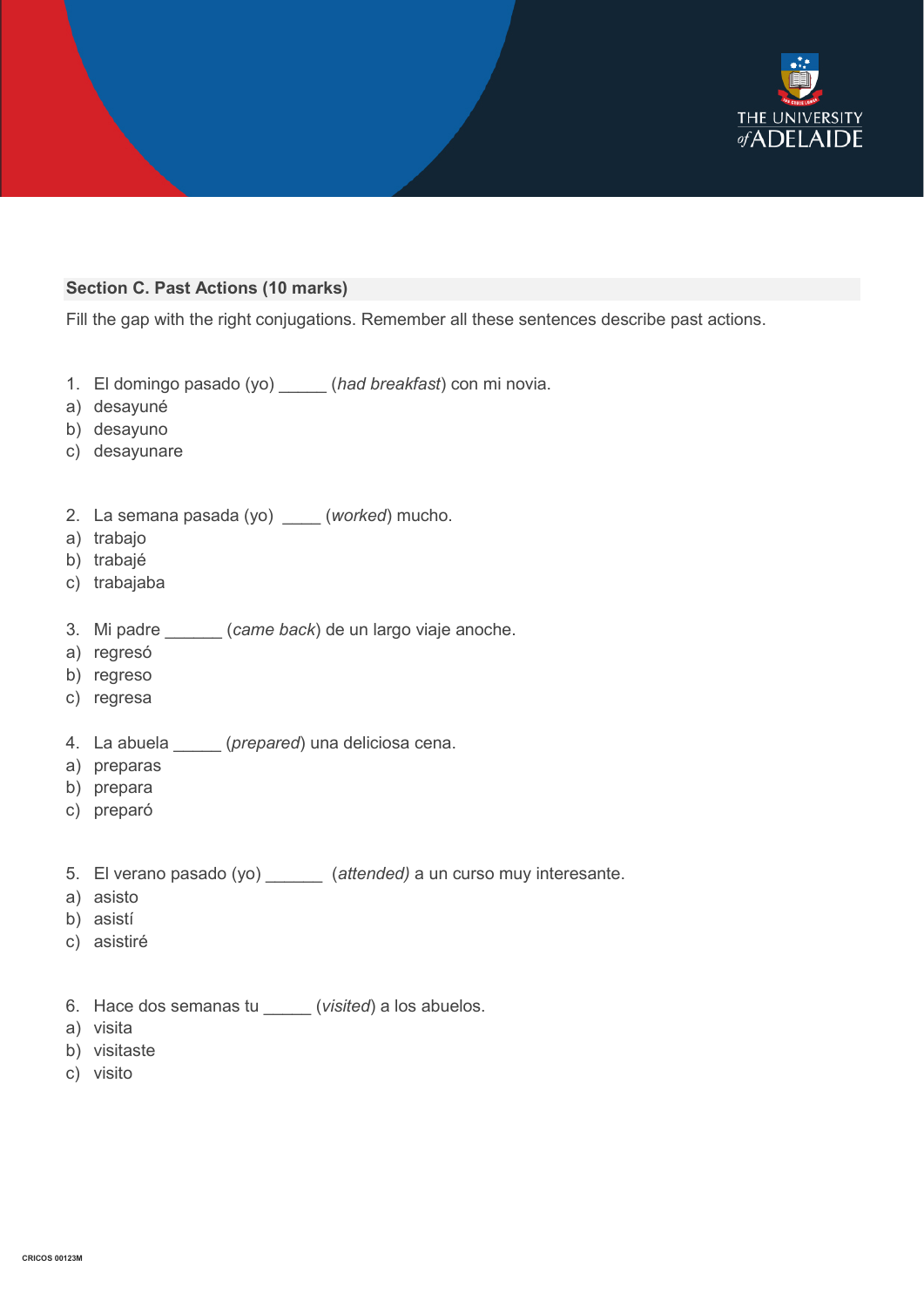

- 7. Ayer (yo) \_\_\_\_\_\_ (*commenced*) a ver una serie muy buena por T.V.
- a) comenzó
- b) comezón
- c) comencé

Complete with the correct word to refer past actions.

- 8. El tren llego a la estación \_\_\_\_ (ago) dos horas.
- a) haz
- b) hago
- c) hace
- 9. El viernes \_\_\_\_ (last) almorcé con Daniel.
- a) pasada
- b) pasillo
- c) pasado
- 10. Esta \_\_\_\_\_\_ (morning) me desperté muy cansado.
- a) tarde
- b) día
- c) mañana